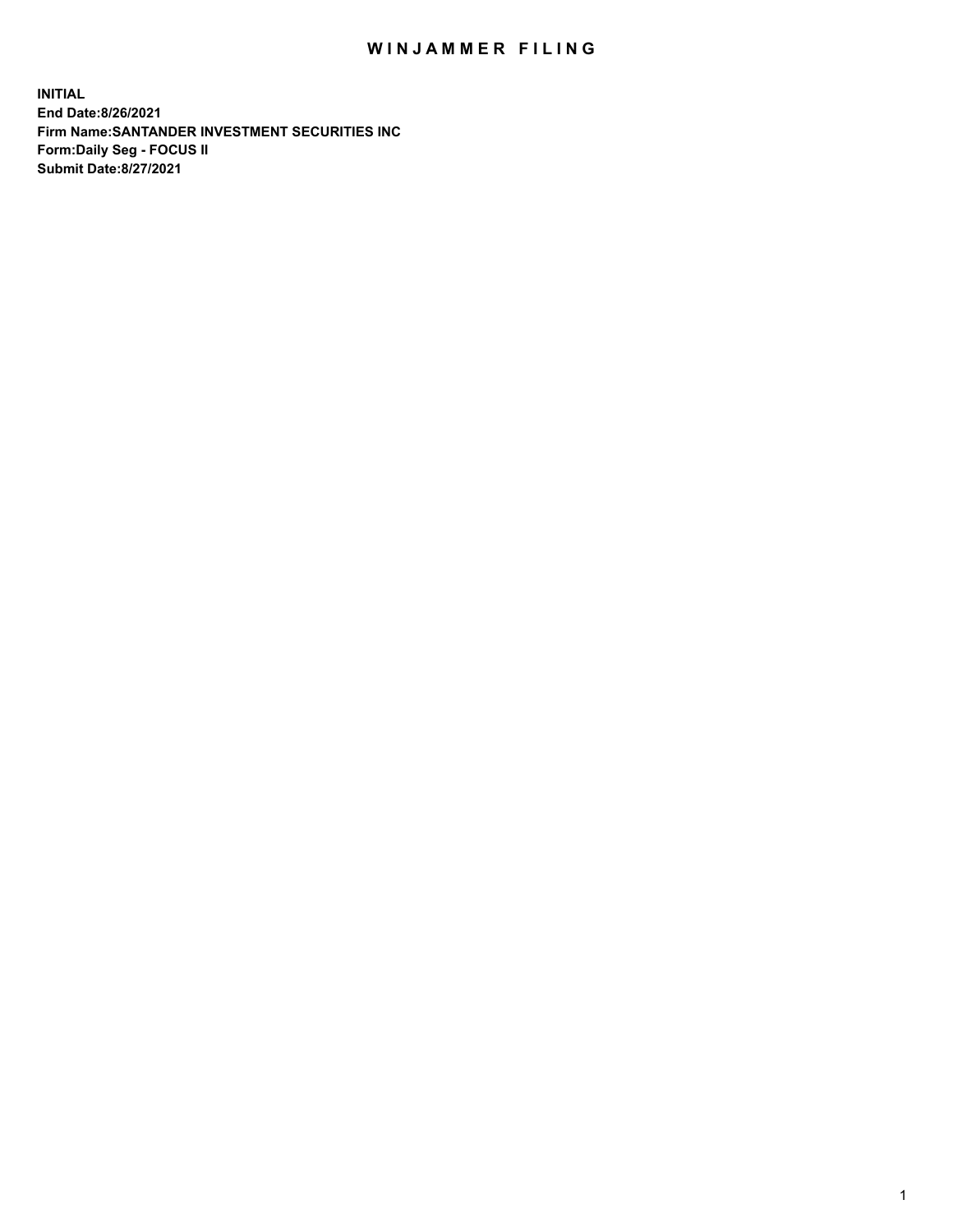**INITIAL End Date:8/26/2021 Firm Name:SANTANDER INVESTMENT SECURITIES INC Form:Daily Seg - FOCUS II Submit Date:8/27/2021 Daily Segregation - Cover Page**

| Name of Company<br><b>Contact Name</b>                                                                                                                                                                                                                                                                                         | <b>SANTANDER INVESTMENT</b><br><b>SECURITIES INC</b><br><b>Richard Ro</b> |
|--------------------------------------------------------------------------------------------------------------------------------------------------------------------------------------------------------------------------------------------------------------------------------------------------------------------------------|---------------------------------------------------------------------------|
| <b>Contact Phone Number</b>                                                                                                                                                                                                                                                                                                    | (212) 350-3662                                                            |
| <b>Contact Email Address</b>                                                                                                                                                                                                                                                                                                   | richard.ro@santander.us                                                   |
| FCM's Customer Segregated Funds Residual Interest Target (choose one):<br>a. Minimum dollar amount: ; or<br>b. Minimum percentage of customer segregated funds required:%; or<br>c. Dollar amount range between: and; or<br>d. Percentage range of customer segregated funds required between:% and%.                          | 70,000,000<br>$\underline{\mathbf{0}}$<br>0 <sub>0</sub><br>00            |
| FCM's Customer Secured Amount Funds Residual Interest Target (choose one):<br>a. Minimum dollar amount: ; or<br>b. Minimum percentage of customer secured funds required:% ; or<br>c. Dollar amount range between: and; or<br>d. Percentage range of customer secured funds required between:% and%.                           | $\frac{0}{0}$<br>$\underline{0} \underline{0}$<br>0 <sub>0</sub>          |
| FCM's Cleared Swaps Customer Collateral Residual Interest Target (choose one):<br>a. Minimum dollar amount: ; or<br>b. Minimum percentage of cleared swaps customer collateral required:% ; or<br>c. Dollar amount range between: and; or<br>d. Percentage range of cleared swaps customer collateral required between:% and%. | $\frac{0}{0}$<br>$\underline{0}$ $\underline{0}$<br>0 <sub>0</sub>        |

Attach supporting documents CH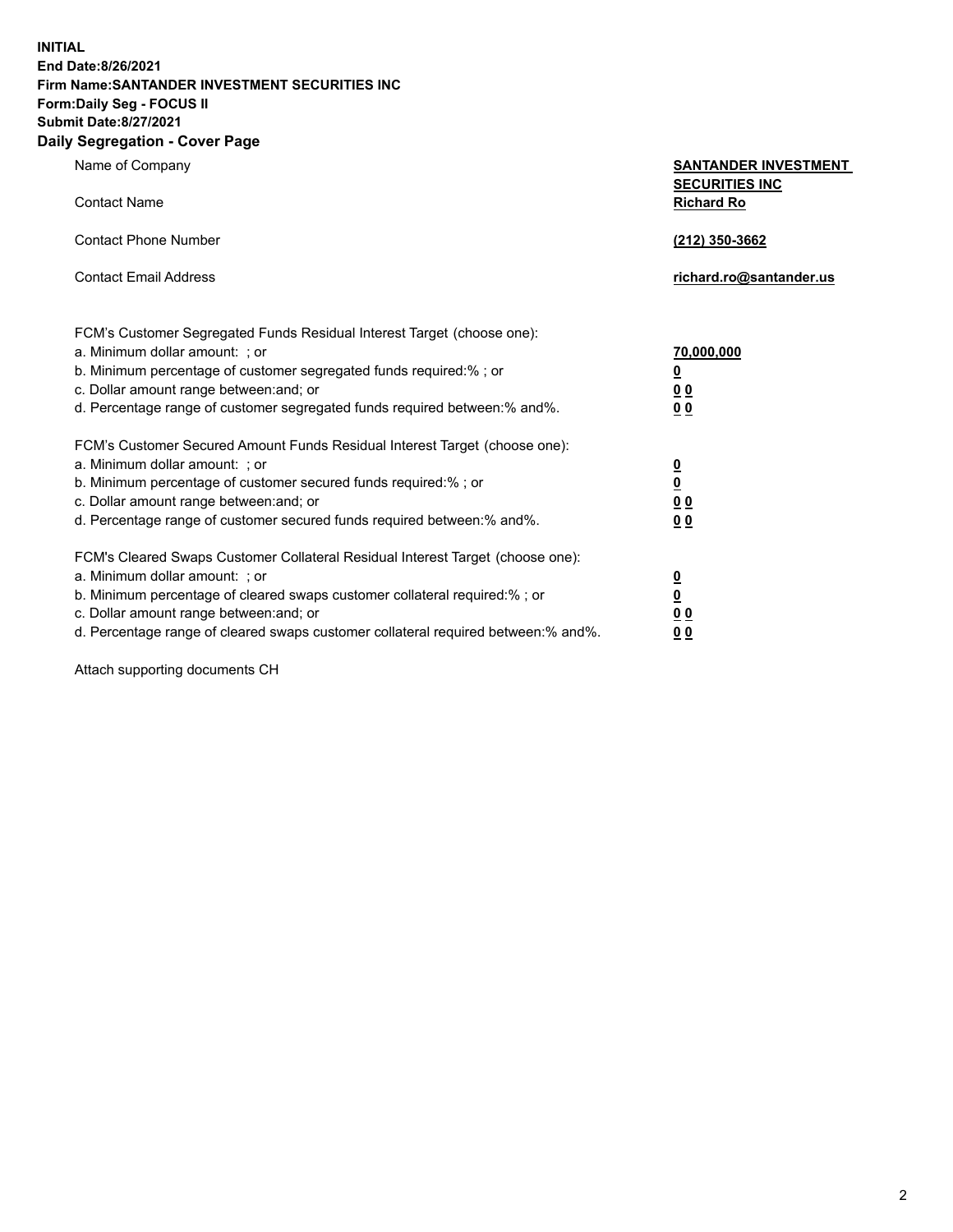**INITIAL End Date:8/26/2021 Firm Name:SANTANDER INVESTMENT SECURITIES INC Form:Daily Seg - FOCUS II Submit Date:8/27/2021 Daily Segregation - Secured Amounts**

|     | Foreign Futures and Foreign Options Secured Amounts                                         |                   |
|-----|---------------------------------------------------------------------------------------------|-------------------|
|     | Amount required to be set aside pursuant to law, rule or regulation of a foreign            | $0$ [7305]        |
|     | government or a rule of a self-regulatory organization authorized thereunder                |                   |
| 1.  | Net ledger balance - Foreign Futures and Foreign Option Trading - All Customers             |                   |
|     | A. Cash                                                                                     | $0$ [7315]        |
|     | B. Securities (at market)                                                                   | $0$ [7317]        |
| 2.  | Net unrealized profit (loss) in open futures contracts traded on a foreign board of trade   | $0$ [7325]        |
| 3.  | Exchange traded options                                                                     |                   |
|     | a. Market value of open option contracts purchased on a foreign board of trade              | $0$ [7335]        |
|     | b. Market value of open contracts granted (sold) on a foreign board of trade                | $0$ [7337]        |
| 4.  | Net equity (deficit) (add lines 1. 2. and 3.)                                               | $0$ [7345]        |
| 5.  | Account liquidating to a deficit and account with a debit balances - gross amount           | $0$ [7351]        |
|     | Less: amount offset by customer owned securities                                            | 0 [7352] 0 [7354] |
| 6.  | Amount required to be set aside as the secured amount - Net Liquidating Equity              | $0$ [7355]        |
|     | Method (add lines 4 and 5)                                                                  |                   |
| 7.  | Greater of amount required to be set aside pursuant to foreign jurisdiction (above) or line | $0$ [7360]        |
|     | 6.                                                                                          |                   |
|     | FUNDS DEPOSITED IN SEPARATE REGULATION 30.7 ACCOUNTS                                        |                   |
| 1.  | Cash in banks                                                                               |                   |
|     | A. Banks located in the United States                                                       | $0$ [7500]        |
|     | B. Other banks qualified under Regulation 30.7                                              | 0 [7520] 0 [7530] |
| 2.  | Securities                                                                                  |                   |
|     | A. In safekeeping with banks located in the United States                                   | $0$ [7540]        |
|     | B. In safekeeping with other banks qualified under Regulation 30.7                          | 0 [7560] 0 [7570] |
| 3.  | Equities with registered futures commission merchants                                       |                   |
|     | A. Cash                                                                                     | $0$ [7580]        |
|     | <b>B.</b> Securities                                                                        | $0$ [7590]        |
|     | C. Unrealized gain (loss) on open futures contracts                                         | $0$ [7600]        |
|     | D. Value of long option contracts                                                           | $0$ [7610]        |
|     | E. Value of short option contracts                                                          | 0 [7615] 0 [7620] |
| 4.  | Amounts held by clearing organizations of foreign boards of trade                           |                   |
|     | A. Cash                                                                                     | $0$ [7640]        |
|     | <b>B.</b> Securities                                                                        | $0$ [7650]        |
|     | C. Amount due to (from) clearing organization - daily variation                             | $0$ [7660]        |
|     | D. Value of long option contracts                                                           | $0$ [7670]        |
|     | E. Value of short option contracts                                                          | 0 [7675] 0 [7680] |
| 5.  | Amounts held by members of foreign boards of trade                                          |                   |
|     | A. Cash                                                                                     | 0 [7700]          |
|     | <b>B.</b> Securities                                                                        | $0$ [7710]        |
|     | C. Unrealized gain (loss) on open futures contracts                                         | $0$ [7720]        |
|     | D. Value of long option contracts                                                           | $0$ [7730]        |
|     | E. Value of short option contracts                                                          | 0 [7735] 0 [7740] |
| 6.  | Amounts with other depositories designated by a foreign board of trade                      | 0 [7760]          |
| 7.  | Segregated funds on hand                                                                    | $0$ [7765]        |
| 8.  | Total funds in separate section 30.7 accounts                                               | $0$ [7770]        |
| 9.  | Excess (deficiency) Set Aside for Secured Amount (subtract line 7 Secured Statement         | $0$ [7380]        |
|     | Page 1 from Line 8)                                                                         |                   |
| 10. | Management Target Amount for Excess funds in separate section 30.7 accounts                 | $0$ [7780]        |
| 11. | Excess (deficiency) funds in separate 30.7 accounts over (under) Management Target          | $0$ [7785]        |
|     |                                                                                             |                   |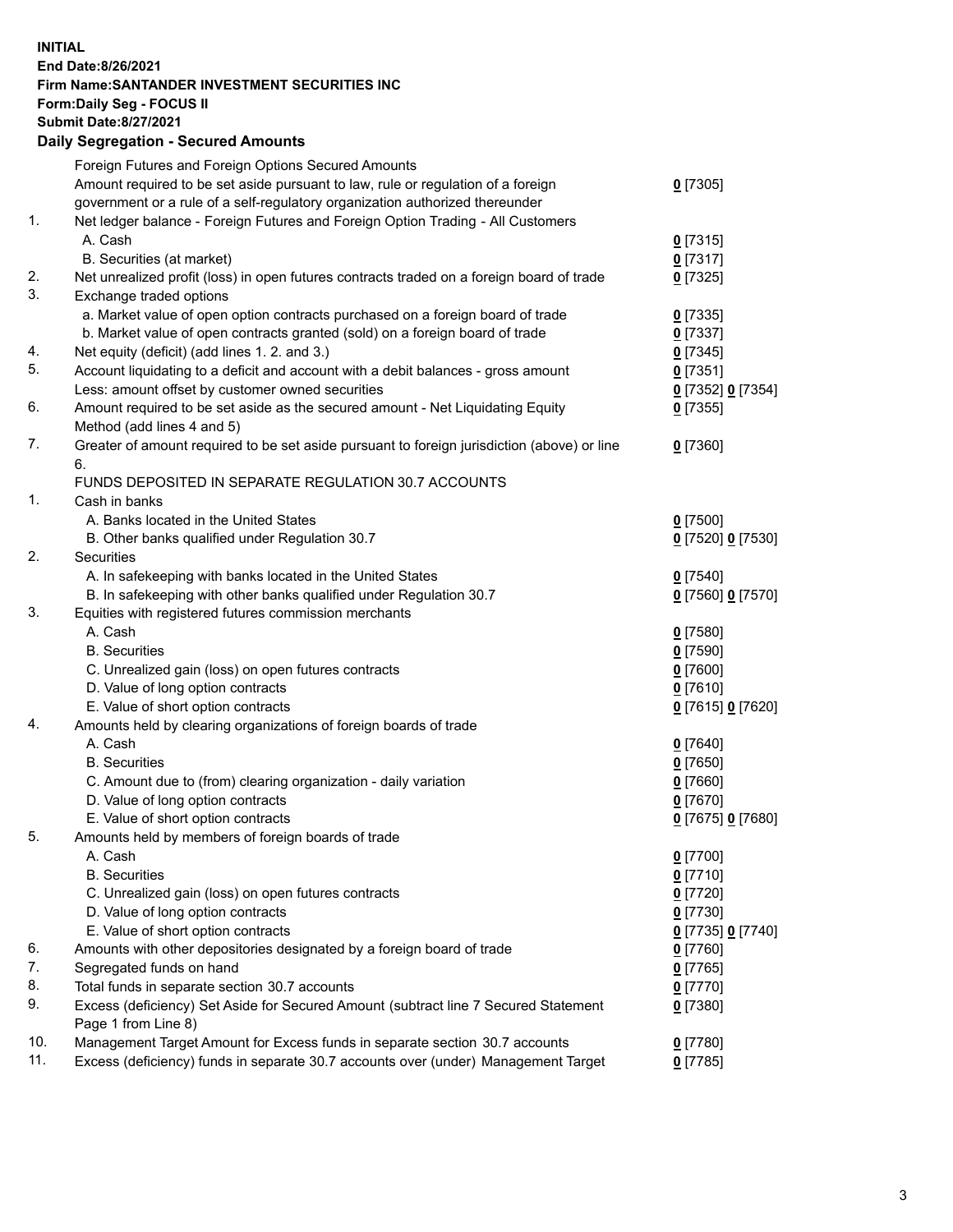| <b>INITIAL</b> |                                                                                           |                                    |  |  |  |  |
|----------------|-------------------------------------------------------------------------------------------|------------------------------------|--|--|--|--|
|                | End Date:8/26/2021                                                                        |                                    |  |  |  |  |
|                | Firm Name: SANTANDER INVESTMENT SECURITIES INC                                            |                                    |  |  |  |  |
|                | Form: Daily Seg - FOCUS II                                                                |                                    |  |  |  |  |
|                | <b>Submit Date:8/27/2021</b>                                                              |                                    |  |  |  |  |
|                | Daily Segregation - Segregation Statement                                                 |                                    |  |  |  |  |
|                | SEGREGATION REQUIREMENTS(Section 4d(2) of the CEAct)                                      |                                    |  |  |  |  |
| 1.             | Net ledger balance                                                                        |                                    |  |  |  |  |
|                | A. Cash                                                                                   | 2,142,078,066 [7010]               |  |  |  |  |
|                | B. Securities (at market)                                                                 | $0$ [7020]                         |  |  |  |  |
| 2.             | Net unrealized profit (loss) in open futures contracts traded on a contract market        | -83,293,262 [7030]                 |  |  |  |  |
| 3.             | Exchange traded options                                                                   |                                    |  |  |  |  |
|                | A. Add market value of open option contracts purchased on a contract market               | 31,840,291 [7032]                  |  |  |  |  |
|                | B. Deduct market value of open option contracts granted (sold) on a contract market       | -41,714,543 [7033]                 |  |  |  |  |
| 4.             | Net equity (deficit) (add lines 1, 2 and 3)                                               | 2,048,910,552 [7040]               |  |  |  |  |
| 5.             | Accounts liquidating to a deficit and accounts with                                       |                                    |  |  |  |  |
|                | debit balances - gross amount                                                             | $0$ [7045]                         |  |  |  |  |
|                | Less: amount offset by customer securities                                                | 0 [7047] 0 [7050]                  |  |  |  |  |
| 6.             | Amount required to be segregated (add lines 4 and 5)                                      | 2,048,910,552 [7060]               |  |  |  |  |
|                | FUNDS IN SEGREGATED ACCOUNTS                                                              |                                    |  |  |  |  |
| 7.             | Deposited in segregated funds bank accounts                                               |                                    |  |  |  |  |
|                | A. Cash                                                                                   | 275,966,137 [7070]                 |  |  |  |  |
|                | B. Securities representing investments of customers' funds (at market)                    | $0$ [7080]                         |  |  |  |  |
|                | C. Securities held for particular customers or option customers in lieu of cash (at       | $0$ [7090]                         |  |  |  |  |
| 8.             | market)                                                                                   |                                    |  |  |  |  |
|                | Margins on deposit with derivatives clearing organizations of contract markets<br>A. Cash |                                    |  |  |  |  |
|                | B. Securities representing investments of customers' funds (at market)                    | 1,910,302,996 [7100]<br>$0$ [7110] |  |  |  |  |
|                | C. Securities held for particular customers or option customers in lieu of cash (at       | $0$ [7120]                         |  |  |  |  |
|                | market)                                                                                   |                                    |  |  |  |  |
| 9.             | Net settlement from (to) derivatives clearing organizations of contract markets           | -55,740,710 [7130]                 |  |  |  |  |
| 10.            | Exchange traded options                                                                   |                                    |  |  |  |  |
|                | A. Value of open long option contracts                                                    | 31,840,291 [7132]                  |  |  |  |  |
|                | B. Value of open short option contracts                                                   | -41,714,543 [7133]                 |  |  |  |  |
| 11.            | Net equities with other FCMs                                                              |                                    |  |  |  |  |
|                | A. Net liquidating equity                                                                 | $0$ [7140]                         |  |  |  |  |
|                | B. Securities representing investments of customers' funds (at market)                    | $0$ [7160]                         |  |  |  |  |
|                | C. Securities held for particular customers or option customers in lieu of cash (at       | $0$ [7170]                         |  |  |  |  |
|                | market)                                                                                   |                                    |  |  |  |  |
| 12.            | Segregated funds on hand                                                                  | $0$ [7150]                         |  |  |  |  |
| 13.            | Total amount in segregation (add lines 7 through 12)                                      | 2,120,654,171 [7180]               |  |  |  |  |
| 14.            | Excess (deficiency) funds in segregation (subtract line 6 from line 13)                   | 71,743,619 [7190]                  |  |  |  |  |
| 15.            | Management Target Amount for Excess funds in segregation                                  | 70,000,000 [7194]                  |  |  |  |  |
| 16.            | Excess (deficiency) funds in segregation over (under) Management Target Amount            | 1,743,619 [7198]                   |  |  |  |  |
|                | <b>Excess</b>                                                                             |                                    |  |  |  |  |